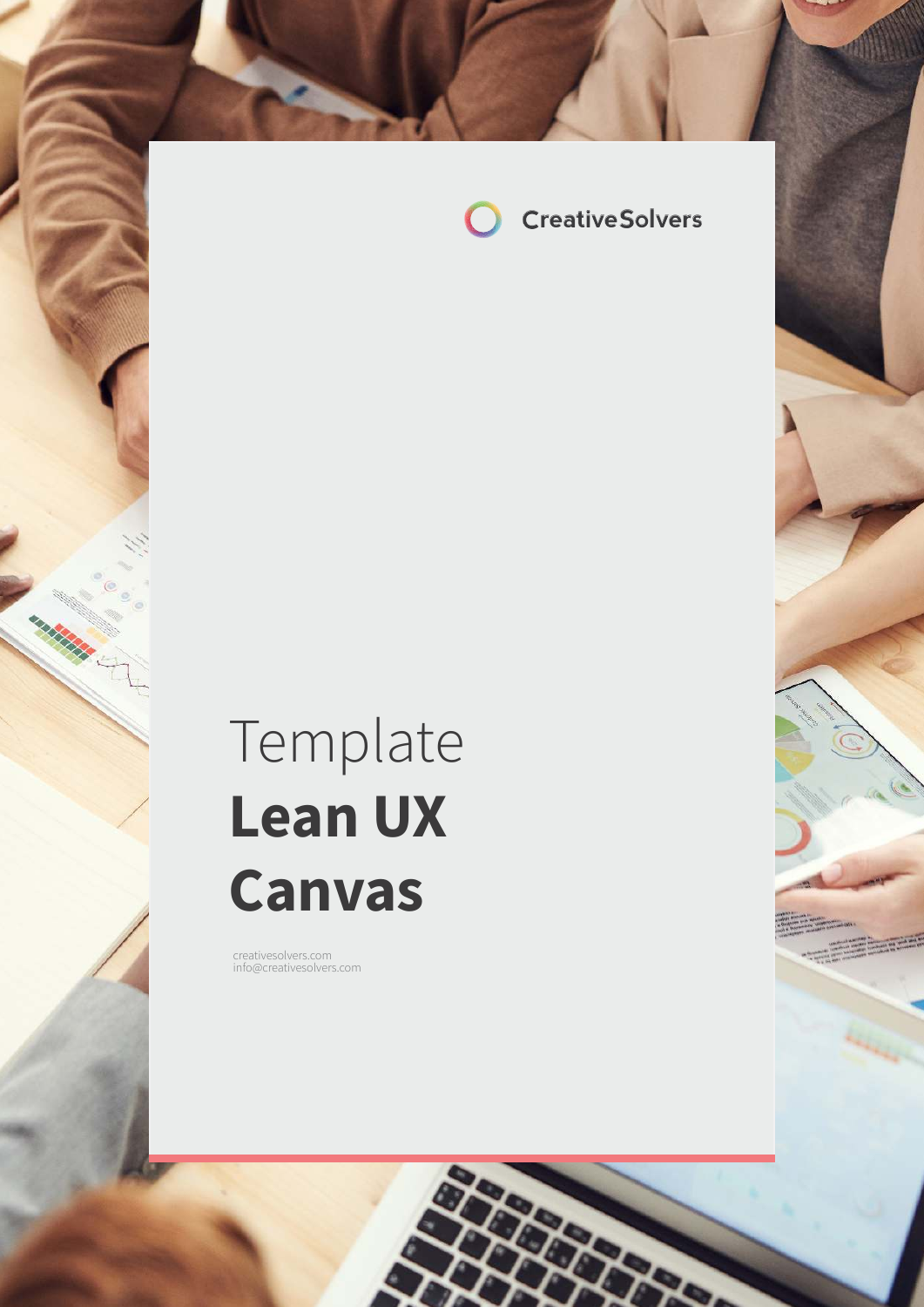## Solve **business problems** from **user experiences**



### **LEAN UX CANVAS INTRODUCTION**

Lean UX Canvas was created by UX consultant Jeff Gothelf. The Lean UX Canvas is a development method and workshop tool for teams that helps solve work as a business problem. Where a solution is normally implemented, the Lean UX Canvas breaks down a business problem into core assumptions. Subsequently, the assumptions are interwoven in hypotheses. The most risky hypotheses are tested by designing experiments.

The canvas guides a team through the current business situation so that it can be identified in which areas more clarification is needed, and this can then be sorted out. The Lean UX Canvas thus serves as a step-by-step guide to better understand both business needs and customer needs. The canvas is based on multiple methods such as Design Thinking, Agile software development and Lean Startup.

The Lean UX Canvas is a useful tool for companies to improve products and learn more about the user experience. Even when they are not sure which direction to take. By focusing as a team on the end user and spending less time on documentation and meetings, it is ensured that a product can be realized faster. In a multidisciplinary team, including the client, joint insight is gathered so that the team can continue to develop the product based on feedback. The canvas consists of eight topics, which are also numbered 1-8. The eight topics are: business problem, business outcomes, users & customer, user benefits, 2x solution ideas, learning things and first steps. Each topic has a description or question, making the canvas easy to follow and to fill in.

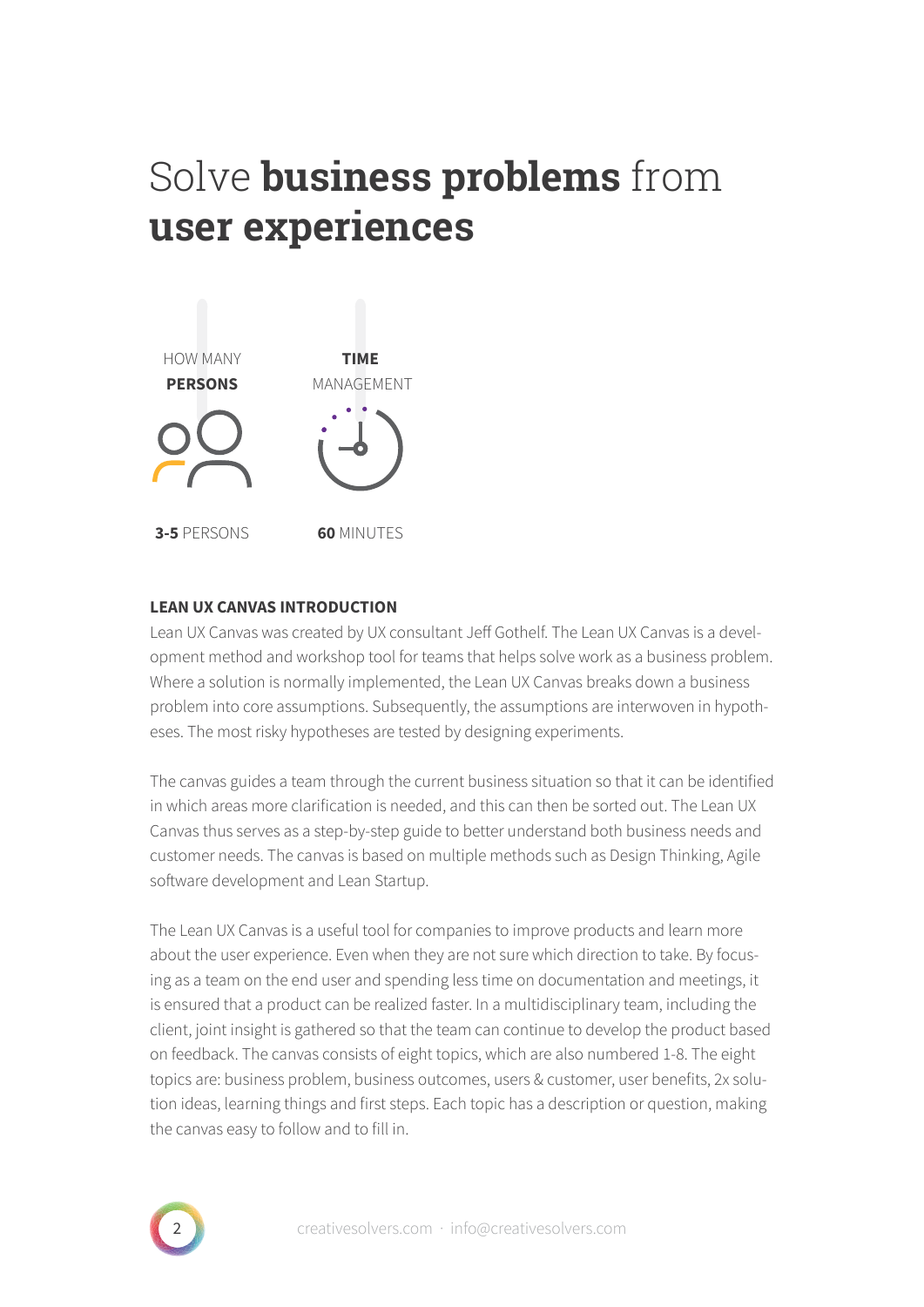## **Executing** the Method

### Assemble a team

 $\cap$ 

For the Lean UX Canvas it is important that the right members of the team are involved. A mix of management, client and customer-oriented staff can help fulfill business needs and user needs.

#### $\bigcap$ Canvas on paper

The basis of the canvas is needed to complete the Lean UX Canvas. Use the template for this, draw this canvas digitally or yourself on a flip chart or large sheet of paper (minimum A3).

#### $\bigcap$ Complete Lean UX Canvas

The process of the canvas is easy to follow, as all topics are numbered from step 1 to step 8. Read the descriptions per step and the corresponding topic and answer them briefly and clearly (see "topics"). Use post-its for this and write or draw all content per subject on the canvas.

#### $\cap$ Determine direction

After filling in the canvas, the assumptions are explained. Solution ideas may depend on a particular product or assumption. That's why it's important to test these assumptions. If the assumption is valuable, the ideas can be further developed. If it is not interesting, this idea must be eliminated. In this way you learn from assumptions, how to explain them and a clear direction is taken. Ultimately, the goal is to work out the idea and that this solution suits the company and the users.

Tick off the steps

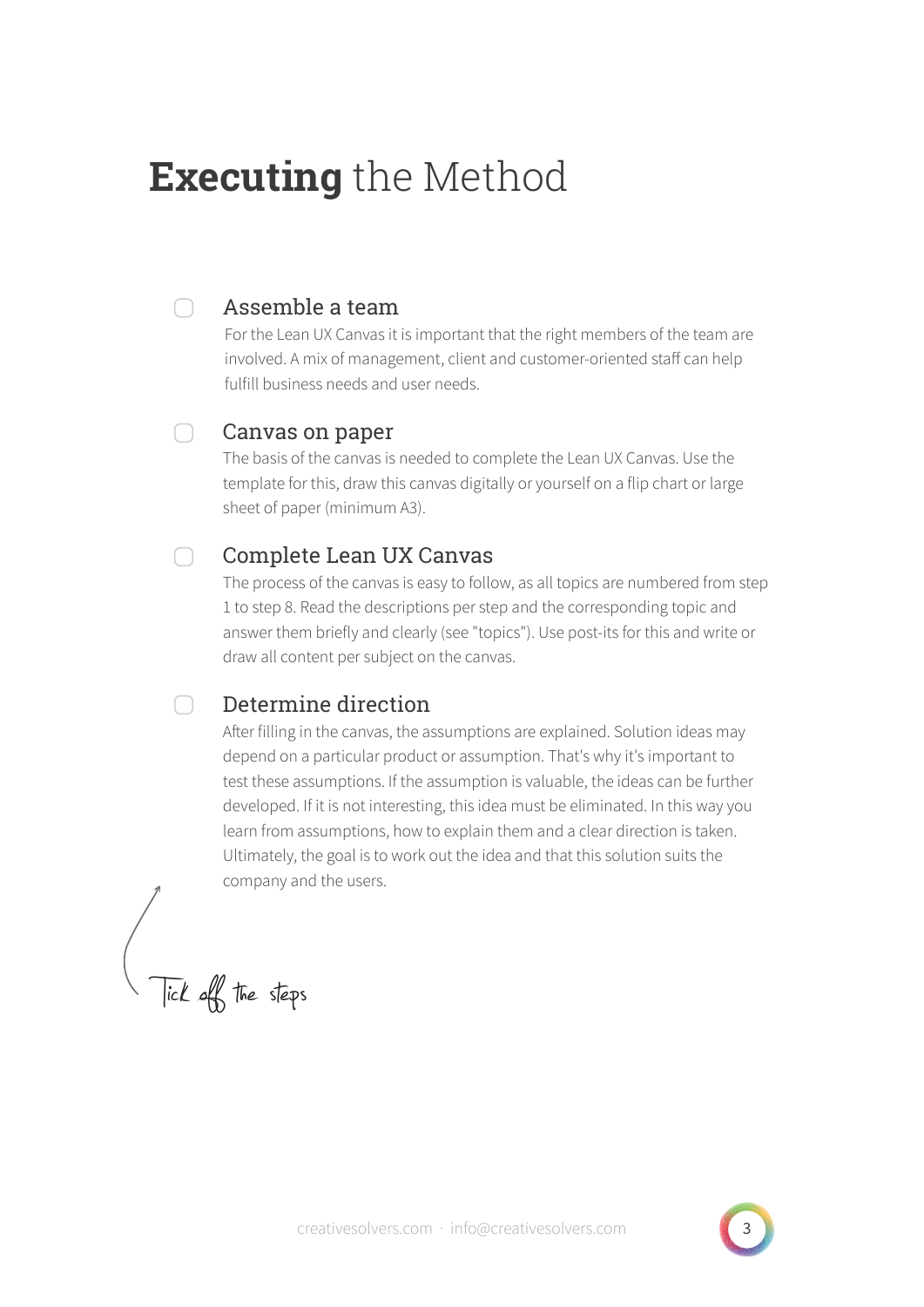# Template